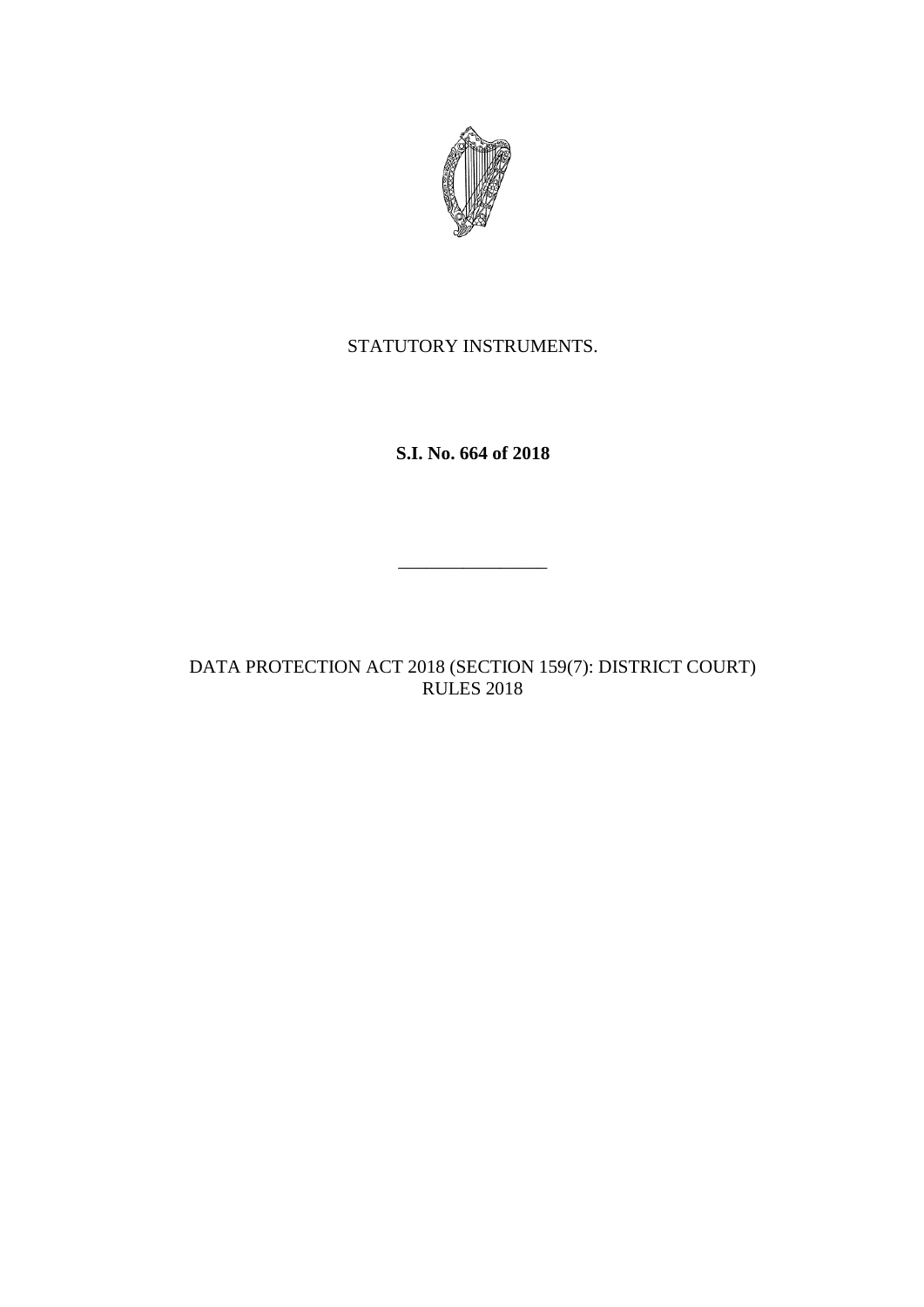## S.I. No. 664 of 2018

## Data Protection Act 2018 (Section 159(7): District Court) Rules 2018

The District Court Rules Committee, constituted pursuant to the provisions of the Courts of Justice Act 1936, section 71, by virtue of the powers conferred upon us by the Data Protection Act 2018, section 159(7), and of all other powers enabling us in this behalf, do hereby make the following Rules.

Dated this 23<sup>rd</sup> day of July 2018.

Rosemary Horgan Chairperson

Mary C Devins Conal Gibbons Shane McCarthy Riobard Pierse Noel A Doherty Michelle Johnston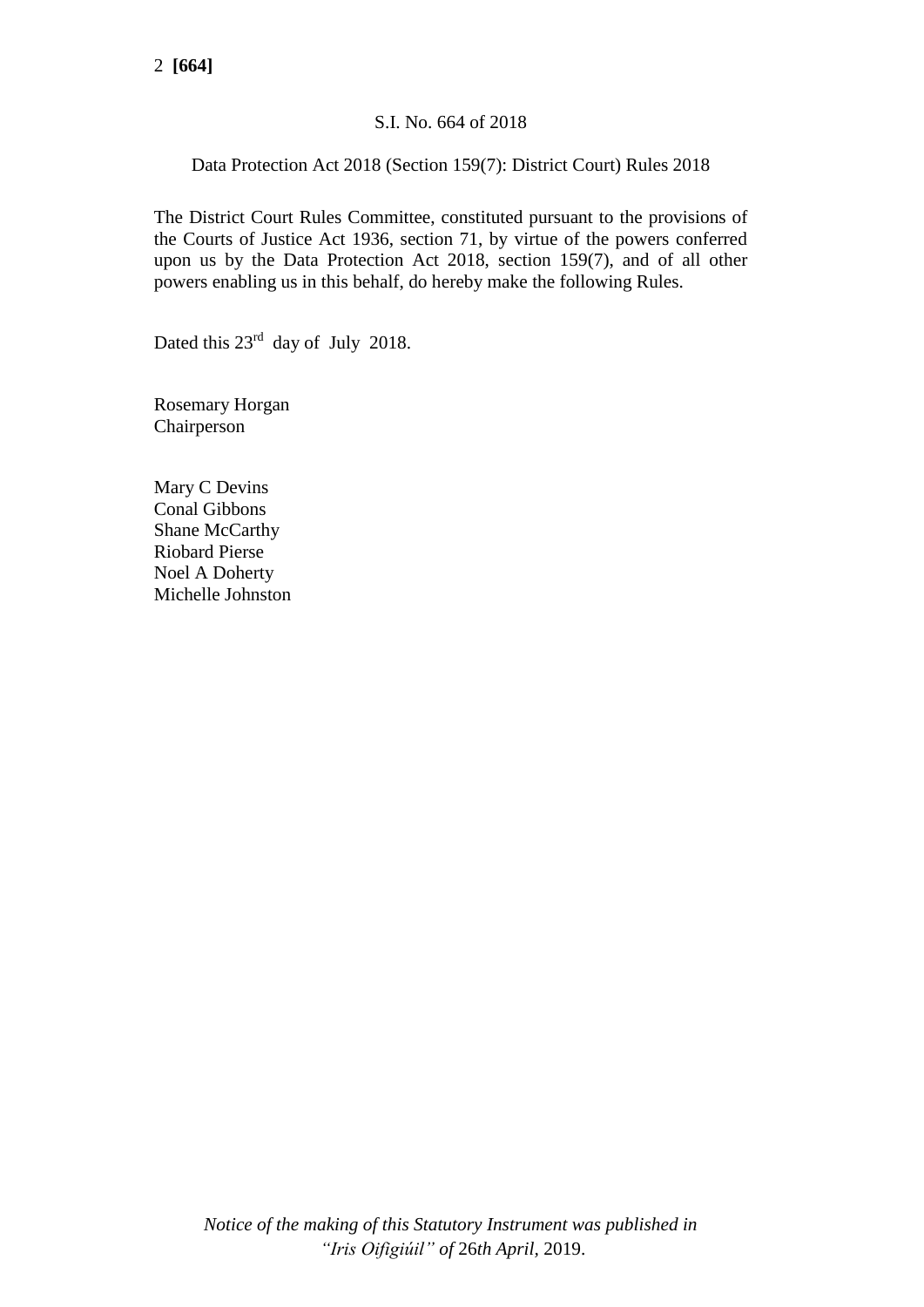#### S.I. No. 664 of 2018

#### Data Protection Act 2018 (Section 159(7): District Court) Rules 2018

#### *Citation and entry into force*

1. (1) These Rules, which may be cited as the Data Protection Act 2018 (Section 159(7): District Court) Rules 2018, shall come into operation on the 1<sup>st</sup> day of August 2018.

(2) These Rules shall apply to proceedings commenced on or after the  $1<sup>st</sup>$ day of August 2018.

#### *Interpretation*

2. In these Rules:

"2018 Act" means the Data Protection Act 2018;

"court record" means a record of proceedings before the District Court;

"Data Protection Regulation" means Regulation (EU) 2016/679 of the European Parliament and of the Council of 27 April 2016 on the protection of natural persons with regard to the processing of personal data and on the free movement of such data, and repealing Directive 95/46/EC (General Data Protection Regulation);

"Directive" means Directive (EU) 2016/680 of the European Parliament and of the Council of 27 April 2016 on the protection of natural persons with regard to the processing of personal data by competent authorities for the purposes of the prevention, investigation, detection or prosecution of criminal offences or the execution of criminal penalties, and on the free movement of such data, and repealing Council Framework Decision 2008/977/JHA.

## *Disclosure requests*

3. (1) Subject to section 159(8)(a) of the 2018 Act, to any order made or direction given by the Court in the proceedings concerned and to rule 4:

- (*a*) at the request of a *bona fide* member of the Press or broadcast media (in this rule and rule 4, "the requester") made to a person mentioned in sub-rule (2) (in this rule, "the person requested"), a disclosure of information, including personal data within the meaning of the Data Protection Regulation and the Directive, contained in a court record may be made to the requester by the person requested, for the purpose of facilitating the fair and accurate reporting of a hearing in the proceedings to which it relates;
- (*b*) the disclosure may be made in a manner mentioned in sub-rule (3) and subject to the conditions mentioned in sub-rule (4).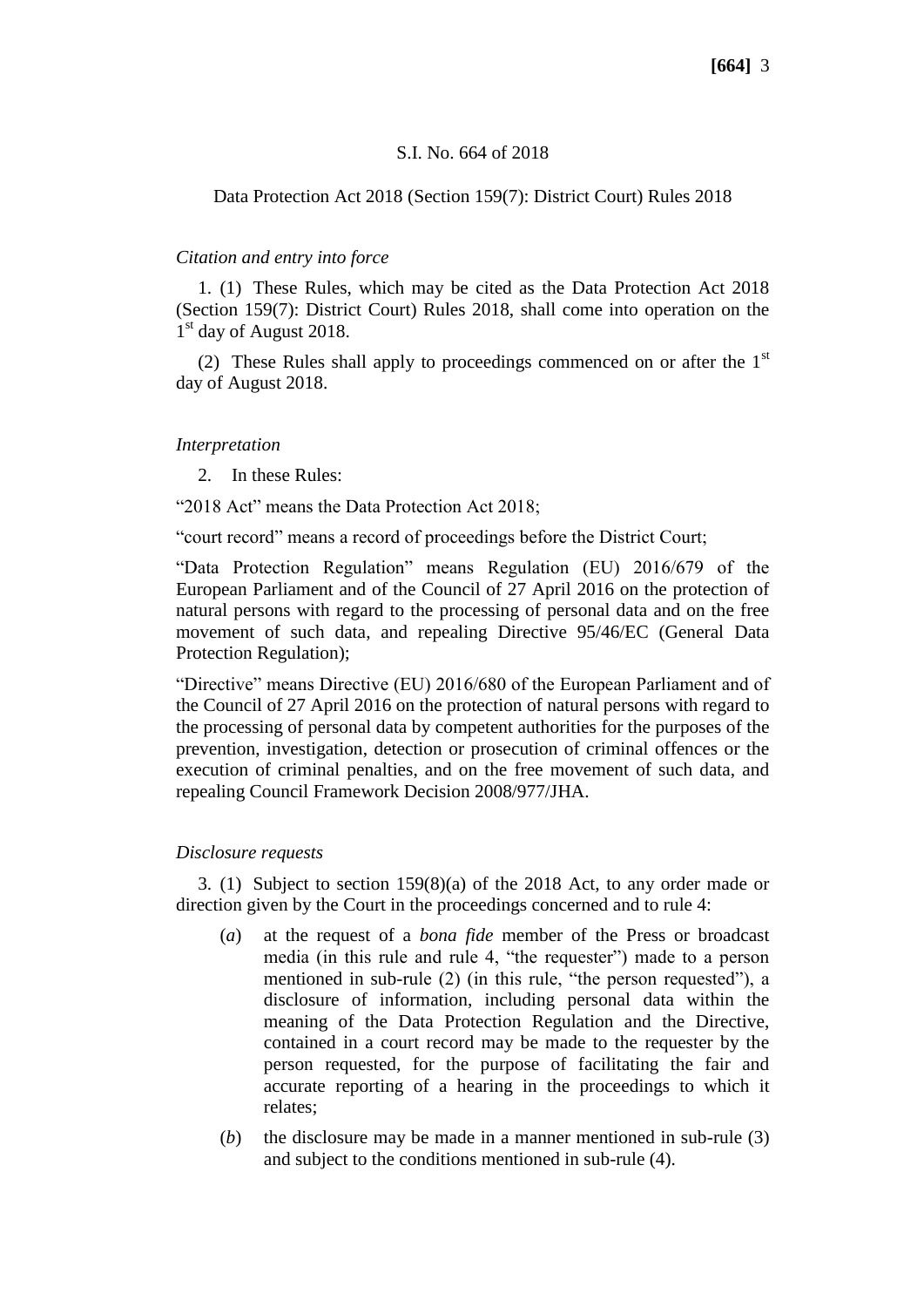- 4 **[664]**
	- (2) The persons who may make a disclosure authorised by sub-rule (1) are:
		- (i) a District Court Clerk;
		- (ii) a member of the staff of the Courts Service employed in an office of, or attached to, or serving the District Court;
		- (iii) a contractor of the Courts Service who has been designated by the Courts Service with the consent of the President of the District Court concerned as authorised for the purposes of these Rules to make a disclosure (including any employee or person working under the direction of such contractor).

(3) A person requested may make a disclosure authorised by these Rules by:

- (i) allowing inspection by the requester of the court record in the proceedings concerned under the supervision of the person requested or another person referred to in sub-rule (2);
- (ii) providing, or allowing the making by the requester of, a copy of a document forming part of the court record which relates to the request, on the undertaking of the requester to return any such copy provided or made following the completion of the reporting of the hearing by the requester;
- (iii) by the provision of a press release or the provision in oral or written form of other information concerning the proceedings prepared by that person.
- (4) The conditions for granting a request are:
	- (i) that the requester has sufficiently verified to the satisfaction of the person requested his or her identity and his or her status as a *bona fide* member of the Press or broadcast media;
	- (ii) that the person requested is satisfied that the requester will comply with any undertaking given under sub-rule  $(3)(ii)$ .

### *Other obligations of requester under data protection law not affected*

4. (1) Nothing in these Rules authorises the use of any information in any document included in a court record which has not been opened or is not deemed to have been opened at a hearing before the Court.

(2) These Rules do not affect any obligation of a processor under or arising from any provision of the Data Protection Regulation, the Directive or the 2018 Act to which a requester is subject or will become subject if a request is granted.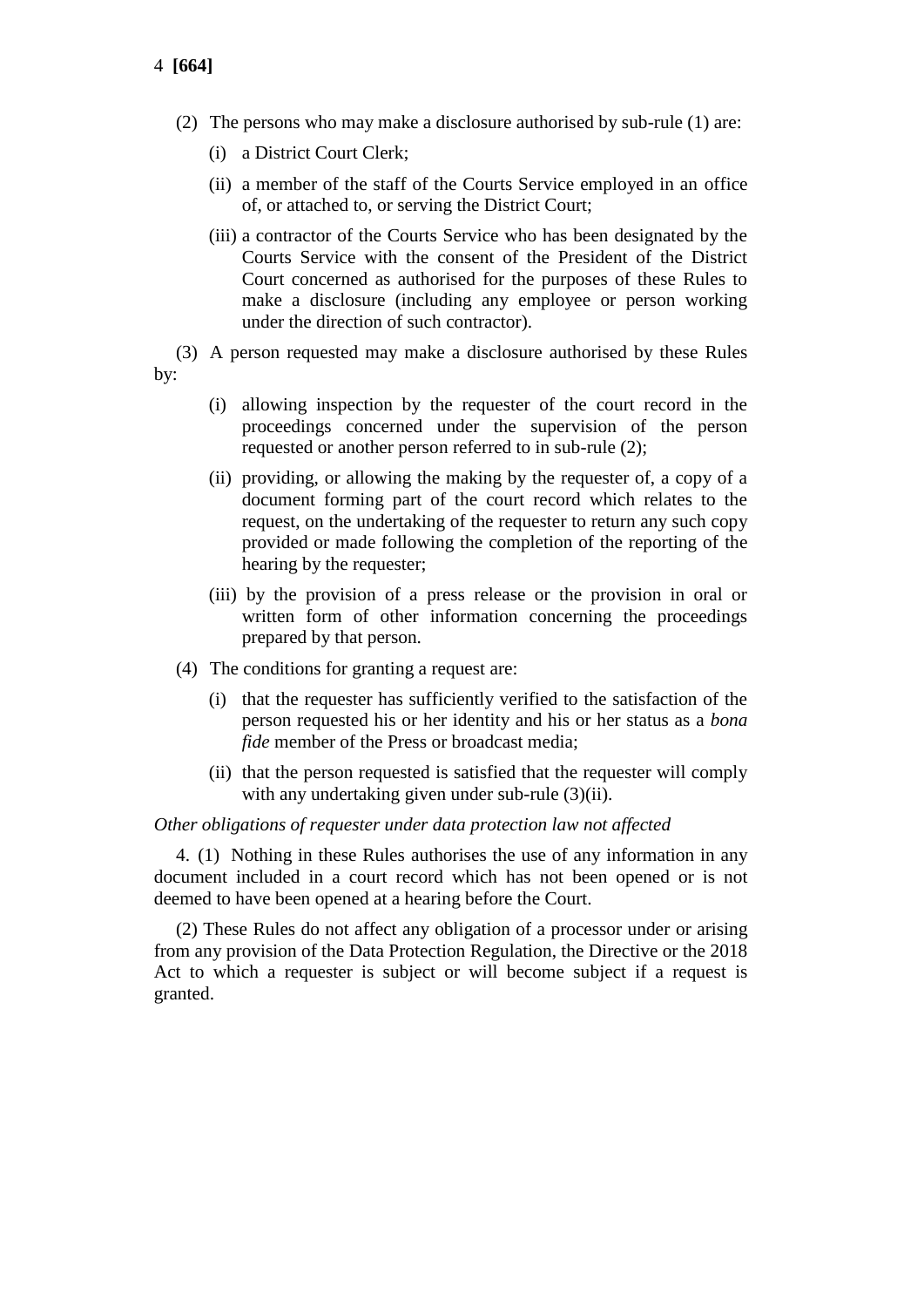## EXPLANATORY NOTE

## *(This note is not part of the Instrument and does not purport to be a legal interpretation.)*

These rules, made under section 159(7) of the Data Protection Act 2018, authorise the disclosure to a *bona fide* member of the Press or broadcast media at that member's request of information contained in a record of the District Court for the purpose of facilitating the fair and accurate reporting of a hearing in proceedings before that court, and prescribe conditions subject to which such disclosure is to be made.